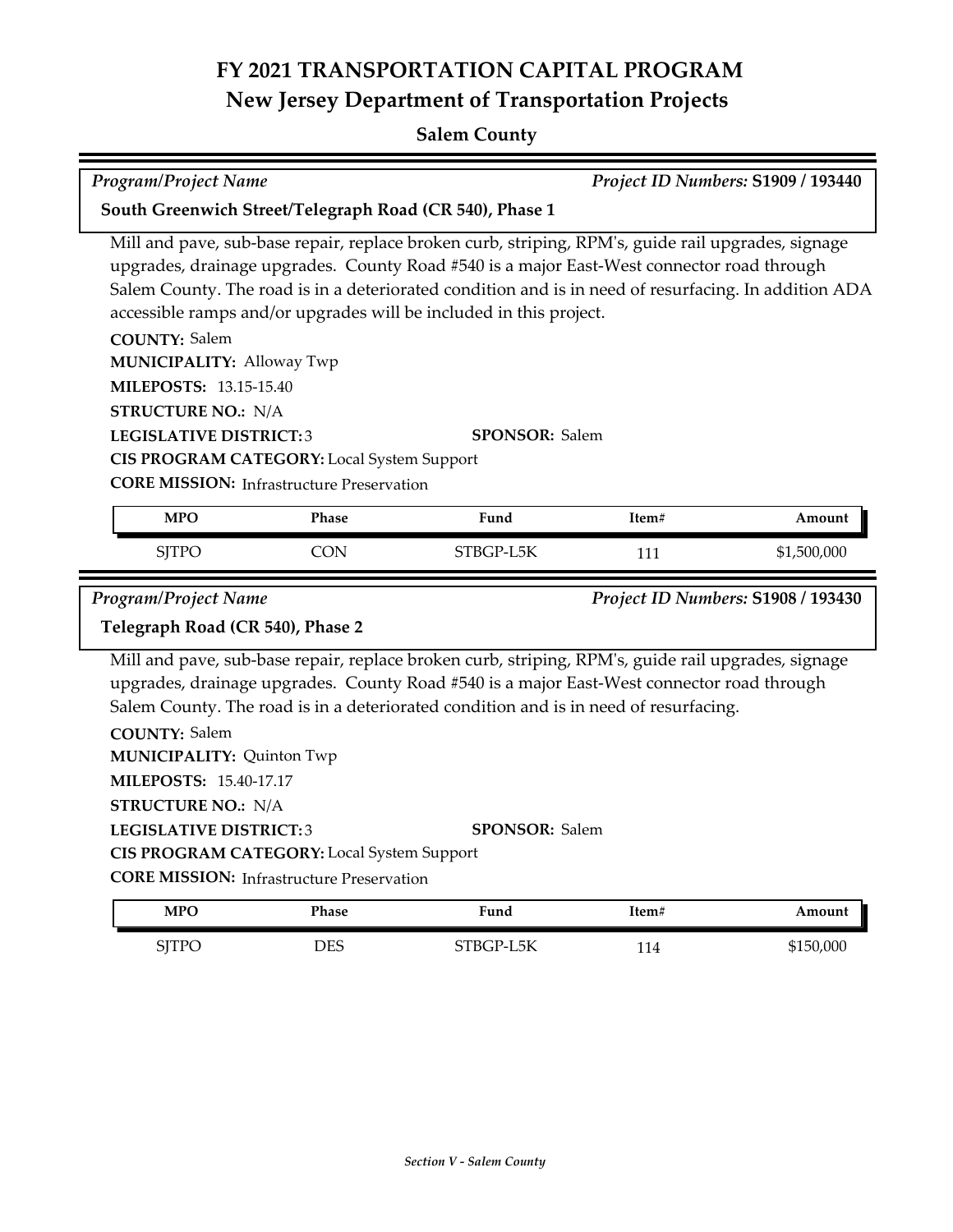## **FY 2021 TRANSPORTATION CAPITAL PROGRAM New Jersey Department of Transportation Projects**

#### **Salem County**

| <b>Program/Project Name</b>                                                                   |                                                                           | Project ID Numbers: 12413 / 124130 |       |             |  |  |  |  |
|-----------------------------------------------------------------------------------------------|---------------------------------------------------------------------------|------------------------------------|-------|-------------|--|--|--|--|
| Route 40, Elmer Lake to Elmwood Avenue                                                        |                                                                           |                                    |       |             |  |  |  |  |
| Initiated from the Pavement Management System, this project will resurface within the project |                                                                           |                                    |       |             |  |  |  |  |
| limits.                                                                                       |                                                                           |                                    |       |             |  |  |  |  |
|                                                                                               | <b>COUNTY: Gloucester, Salem</b>                                          |                                    |       |             |  |  |  |  |
| <b>MUNICIPALITY:</b> Upper Pittsgrove Twp, Franklin Twp                                       |                                                                           |                                    |       |             |  |  |  |  |
| MILEPOSTS: 20.6-24.8 & 26.0-27.4                                                              |                                                                           |                                    |       |             |  |  |  |  |
| <b>STRUCTURE NO.: N/A</b><br><b>SPONSOR: NJDOT</b>                                            |                                                                           |                                    |       |             |  |  |  |  |
|                                                                                               | <b>LEGISLATIVE DISTRICT:3</b><br><b>CIS PROGRAM CATEGORY: Road Assets</b> |                                    |       |             |  |  |  |  |
| <b>CORE MISSION: Infrastructure Preservation</b>                                              |                                                                           |                                    |       |             |  |  |  |  |
|                                                                                               |                                                                           |                                    |       |             |  |  |  |  |
| <b>MPO</b>                                                                                    | Phase                                                                     | Fund                               | Item# | Amount      |  |  |  |  |
| <b>DVRPC</b>                                                                                  | <b>CON</b>                                                                | 20S-NHPP                           | 25    | \$3,540,000 |  |  |  |  |
| <b>SJTPO</b>                                                                                  | <b>CON</b>                                                                | 20S-NHPP                           | 25A   | \$4,890,000 |  |  |  |  |
| <b>Program/Project Name</b><br>Project ID Numbers: 14358 / 143580                             |                                                                           |                                    |       |             |  |  |  |  |
| Route 49, Front Street to Keasbey Street/Yorke Street (CR 658)                                |                                                                           |                                    |       |             |  |  |  |  |
| Initiated from the Pavement Management System, this project will resurface within the project |                                                                           |                                    |       |             |  |  |  |  |
| limits.                                                                                       |                                                                           |                                    |       |             |  |  |  |  |
| <b>COUNTY: Salem</b>                                                                          |                                                                           |                                    |       |             |  |  |  |  |
| <b>MUNICIPALITY: Salem City</b>                                                               |                                                                           |                                    |       |             |  |  |  |  |
| <b>MILEPOSTS: 8.5 - 9.7</b>                                                                   |                                                                           |                                    |       |             |  |  |  |  |
| <b>STRUCTURE NO.: N/A</b>                                                                     |                                                                           |                                    |       |             |  |  |  |  |
| <b>LEGISLATIVE DISTRICT:3</b>                                                                 |                                                                           | <b>SPONSOR: NJDOT</b>              |       |             |  |  |  |  |
| <b>CIS PROGRAM CATEGORY: Road Assets</b>                                                      |                                                                           |                                    |       |             |  |  |  |  |
| <b>CORE MISSION:</b> Infrastructure Preservation                                              |                                                                           |                                    |       |             |  |  |  |  |
| <b>MPO</b>                                                                                    | Phase                                                                     | Fund                               |       |             |  |  |  |  |

SJTPO CON STATE 318 \$6,892,000